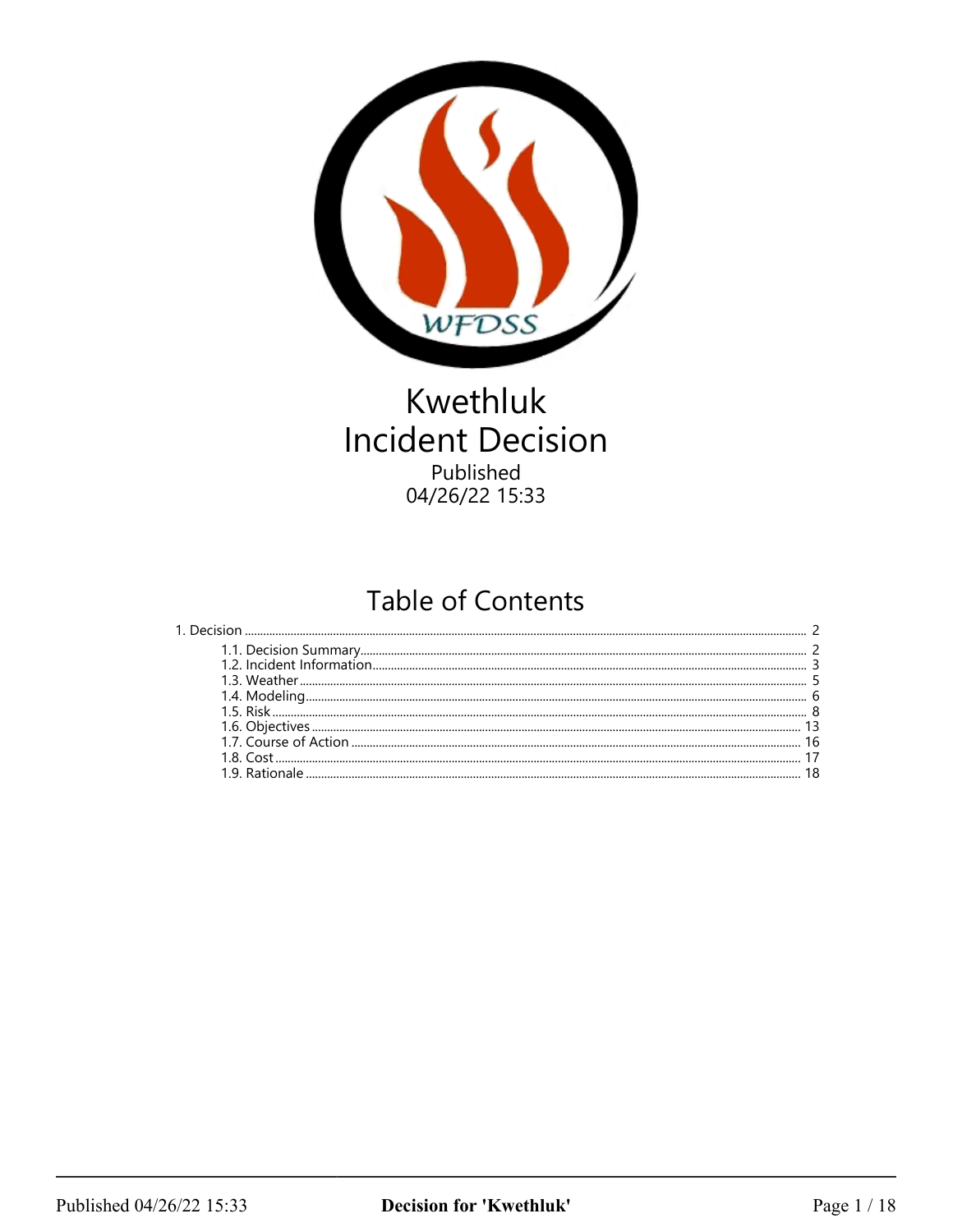# <span id="page-1-0"></span>**1. Decision**

# <span id="page-1-1"></span>**1.1. Decision Summary**

## Decision Information

| <b>NAME</b>               | <b>VALUE</b>                                                                                      |
|---------------------------|---------------------------------------------------------------------------------------------------|
| Published                 | 04/26/2022 15:33 CDT                                                                              |
| <b>Estimated Cost</b>     | \$250.000                                                                                         |
| Incident Owner(s)         | Thomas St. Clair, Jeff Bouschor, Stephen Nickel, Nathan Perrine, Phillip Blydenburgh, Ben Seifert |
| Editor(s)                 | Boyd Blihovde, Lynn Polacca                                                                       |
| Reviewer(s)               | Jeff Bouschor, Nathan Perrine, Phillip Blydenburgh, Thomas St. Clair                              |
| Approver(s)               | Boyd Blihovde, Ben Seifert, Lynn Polacca, Stephen Nickel                                          |
| Natl Preparedness Level 2 |                                                                                                   |

#### Decision History

| <b>Editor Name</b>   | Action              | Date (CDT)       | Comment                                                                                                            |
|----------------------|---------------------|------------------|--------------------------------------------------------------------------------------------------------------------|
| Nickel, Stephen      | Published           | 04/26/2022 15:33 |                                                                                                                    |
| Nickel, Stephen      | Approved            | 04/26/2022 15:33 |                                                                                                                    |
| Blihovde, Boyd       | Approved            | 04/25/2022 18:54 |                                                                                                                    |
| Blydenburgh, Phillip | Accepted            | 04/23/2022 12:57 |                                                                                                                    |
| Polacca, Lynn        | Approved            | 04/21/2022 16:30 |                                                                                                                    |
| Seifert, Ben         | Approved            | 04/21/2022 16:30 |                                                                                                                    |
| St. Clair, Thomas    | Accepted            | 04/21/2022 16:24 |                                                                                                                    |
| St. Clair. Thomas    | Review<br>Requested | 04/21/2022 16:08 |                                                                                                                    |
| St. Clair, Thomas    | Review<br>Requested | 04/21/2022 16:07 | Please review and approve if this meets your needs. I can help with edits<br>if they are needed. -Tom 907-978-0104 |
| St. Clair, Thomas    | Created             | 04/20/2022 10:49 |                                                                                                                    |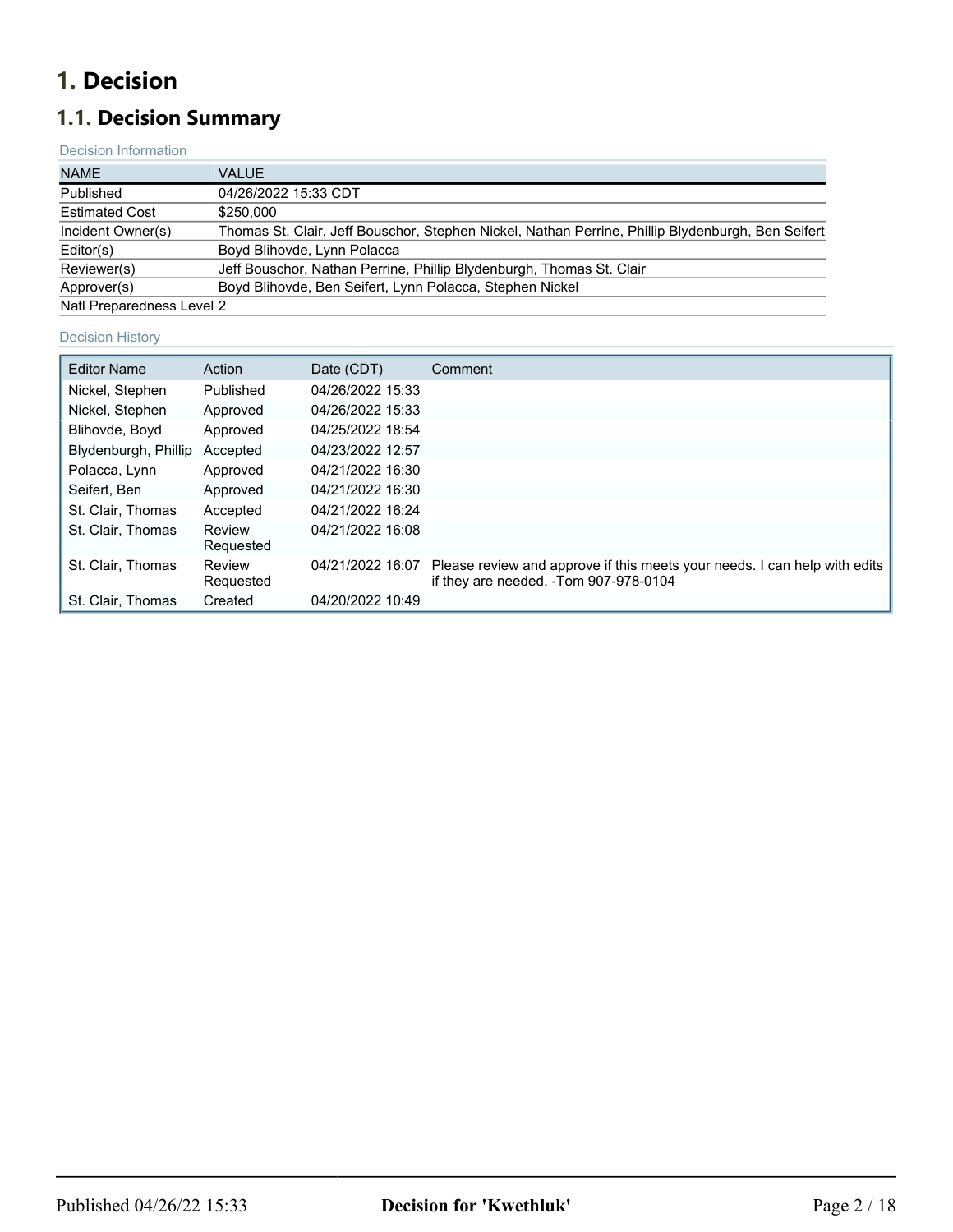# <span id="page-2-0"></span>**1.2. Incident Information**

Incident Information

| <b>NAME</b>                            | <b>VALUE</b>                                                                                      |
|----------------------------------------|---------------------------------------------------------------------------------------------------|
| <b>Incident Name</b>                   | Kwethluk                                                                                          |
| Unique Fire Identifier                 | 2022-AKSWS-204012                                                                                 |
| Responsible Unit Name                  | Southwest Area                                                                                    |
| FireCode                               | PKS1                                                                                              |
| P-Code                                 |                                                                                                   |
| Point of Origin                        | 60.535833N / 160.9125 W                                                                           |
| Incident Size                          | 4,014.6acres                                                                                      |
| Latest WFDSS Perimeter Size 4,105acres |                                                                                                   |
| <b>Incident Cause</b>                  | Undetermined                                                                                      |
| Incident Type                          | Wildfire                                                                                          |
| <b>Incident Discovery</b>              | 04/16/2022 12:40                                                                                  |
| Contained                              |                                                                                                   |
| Controlled                             |                                                                                                   |
| Out                                    |                                                                                                   |
| Jurisdictional Unit                    | AKYDR - Yukon Delta National Wildlife Refuge                                                      |
| Jurisdictional Agency(s)               | <b>BIA/Tribal, USFWS, ANCSA</b>                                                                   |
| Geographic Area (prep level)           | Alaska (1)                                                                                        |
| Owner Name(s)                          | Thomas St. Clair, Jeff Bouschor, Stephen Nickel, Nathan Perrine, Phillip Blydenburgh, Ben Seifert |
|                                        |                                                                                                   |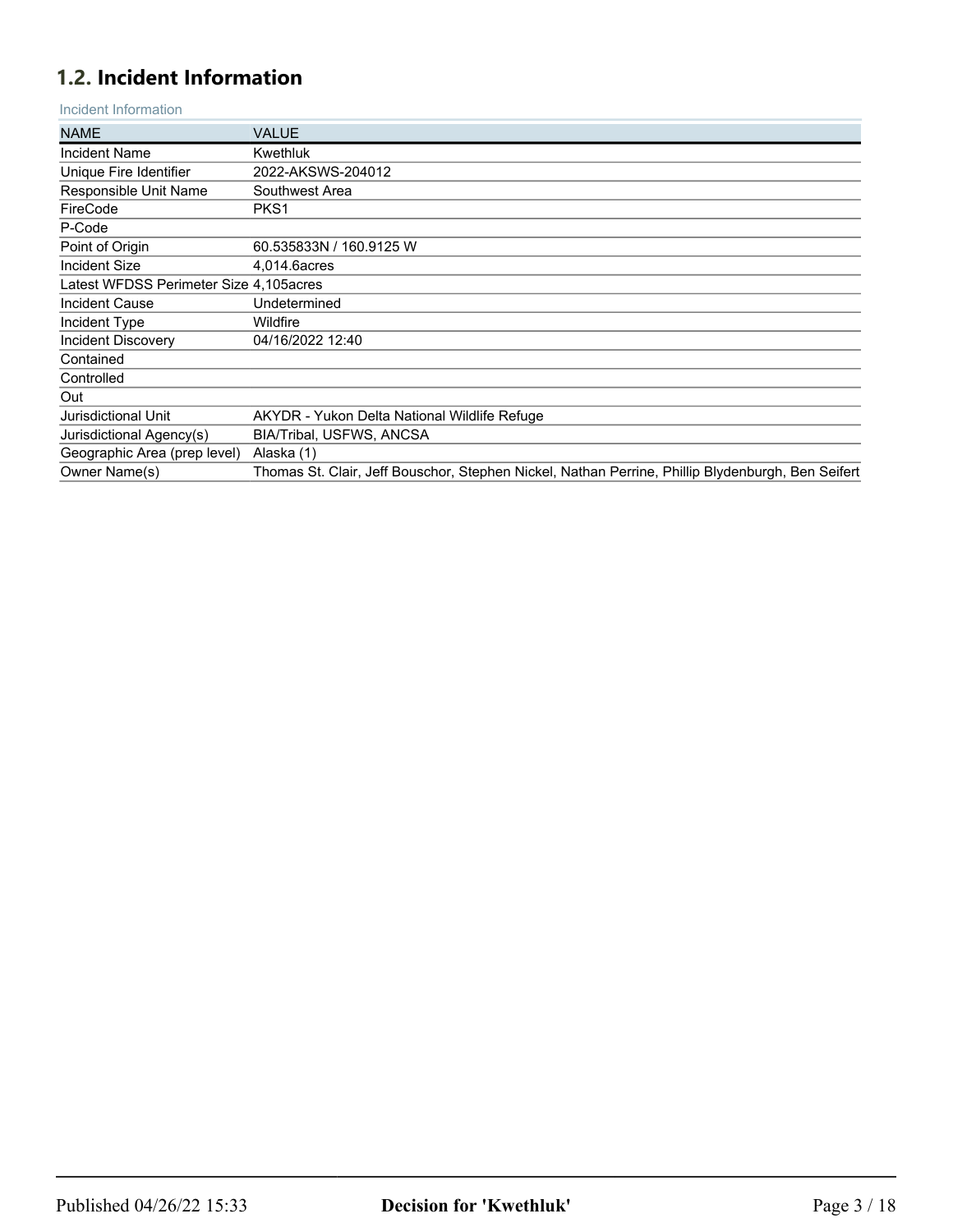## Incident Map

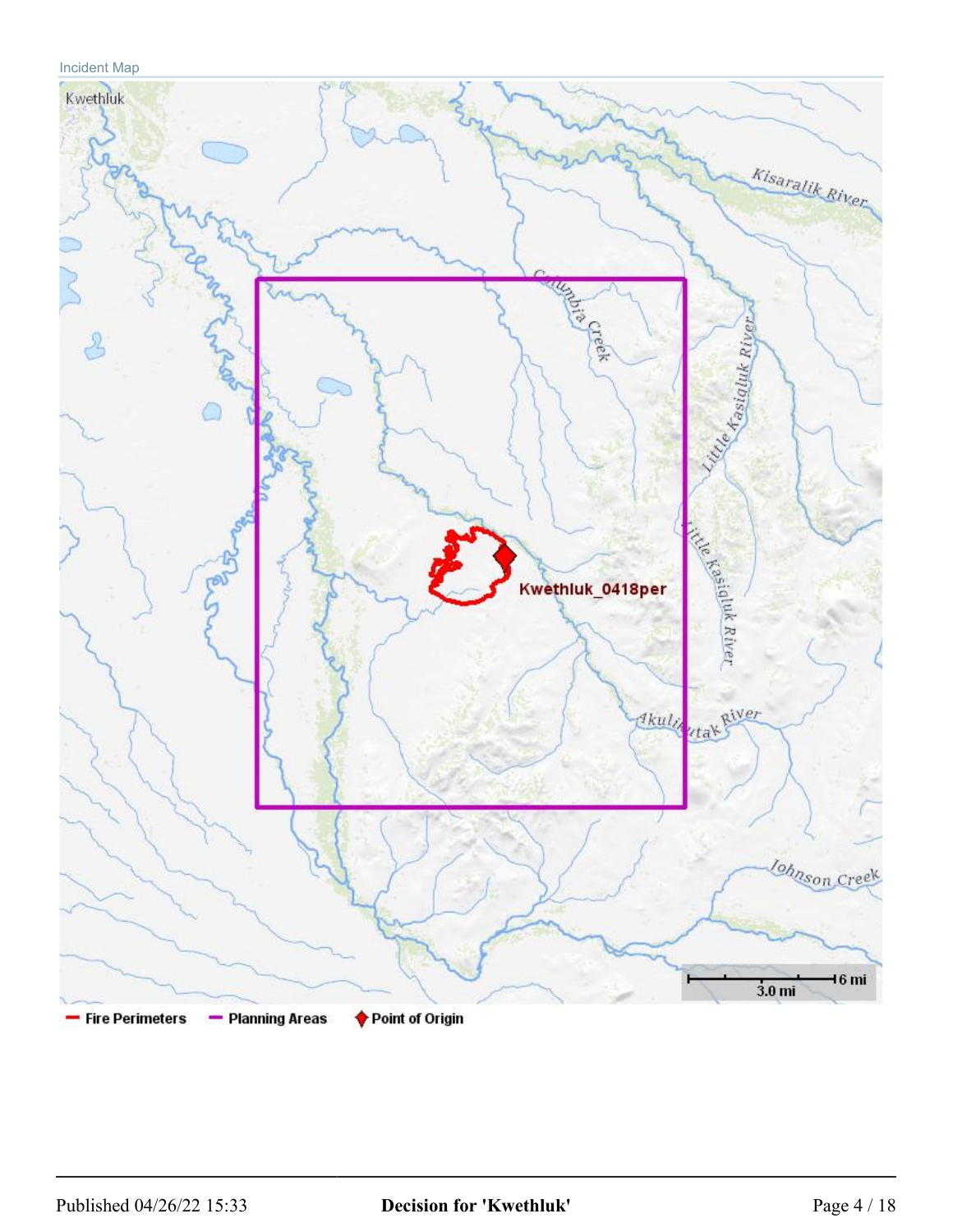## <span id="page-4-0"></span>**1.3. Weather**

Fire Weather Zone Forecast

000 FNAK52 PAFC 211503 FWFALU Fire Weather Planning Forecast for Southwest Alaska National Weather Service Anchorage AK 703 AM AKDT Thu Apr 21 2022 .DISCUSSION... Cloud cover will increase during the day as low pressure moves eastward. Expect easterly winds to increase, especially through the Bristol Bay area as a front approaches the coast by Thursday evening and further inland Thursday night through Friday. Chances for precipitation will increase with the frontal passage with wetting rains more likely at higher elevations. Downsloping to the lee of the mountains will keep the surface dry with localized gusty winds. AKZ155-220600- Kuskokwim Delta-Including...Bethel...Hooper Bay...Nunivak Island 703 AM AKDT Thu Apr 21 2022 .Inland Areas... Today Tonight Fri Cloud cover MClear PCldy MCldy<br>Precip type none none none none Precip type none none n<br>Chance precip (%) 0 0 0 0 Chance precip (%) 0 0 0 0<br>
Temp (24h trend) 47 (+2) 35 (+4) 50 Temp (24h trend) 47 (+2) 35 (+4) 50<br>RH % (24h trend) 41-49 (0) 70-80 (-11) 42-51  $RH \$  (24h trend)<br>20FTWND (MPH) 20FTWND(MPH) E 14-21 G29 E 12-23 G32 NE 18-23 G31 CWR 0 0 0 LAL 1 1 1 Remarks...None. .Coastal Areas... Today Tonight Fri Cloud cover PCldy PCldy MCldy Precip type none none shw<br>Chance precip (%) 0 0 0 20 Chance precip (%) 0 0 20 Temp (24h trend) 43 (+1) 32 (+3) 43 RH  $\frac{1}{8}$  (24h trend) 62-68 (-1) 87 (-5) 66-73<br>20 PTWND (MPH) E 18-25 G35 NE 18-22 NE 17-22 20 FTWND (MPH) E 18-25 G35 NE 18-22 NE CWR CWR 0 0 0 LAL 1 1 1 Remarks...None. .FORECAST FOR DAYS 3 THROUGH 5... .SATURDAY...Mostly cloudy. Lows in the mid 30s. Highs in the upper 40s. Northeast winds around 10 mph. .SUNDAY...Mostly cloudy. Lows in the lower 30s. Highs in the mid 40s. West winds around 10 mph. .MONDAY...Mostly cloudy. Chance of rain. Lows in the lower 30s.

- Highs in the mid 40s. South winds around 10 mph.
- \$\$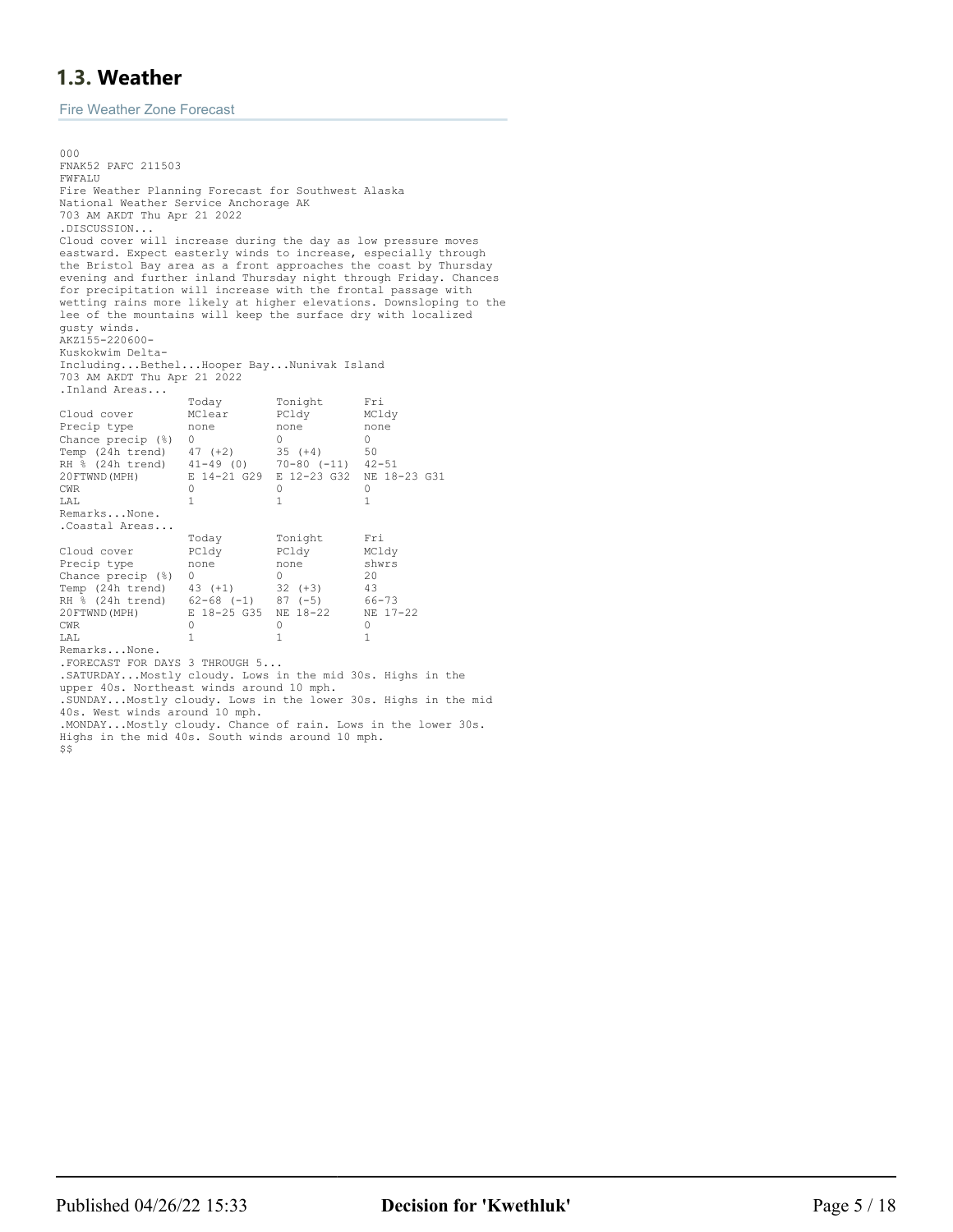# <span id="page-5-0"></span>**1.4. Modeling**

FSPro (0419 7 days Tussock Tundra - Started on 04-19-2022)

#### FSPro General Information

| <b>NAME</b>               | <b>VALUE</b>                             |
|---------------------------|------------------------------------------|
|                           | Analysis Name 0419 7 days Tussock Tundra |
| Analysis Start 04/19/2022 |                                          |
| Duration                  | 7 days                                   |
| <b>Simulations</b>        | 1000 fires                               |

| Time (CDT)<br>User<br><b>Note</b>                                                                                                                                                                                                                                                                                                                                                                                                                                                                                                                                                                                                                                                                                                                                                                                                                                  |  |
|--------------------------------------------------------------------------------------------------------------------------------------------------------------------------------------------------------------------------------------------------------------------------------------------------------------------------------------------------------------------------------------------------------------------------------------------------------------------------------------------------------------------------------------------------------------------------------------------------------------------------------------------------------------------------------------------------------------------------------------------------------------------------------------------------------------------------------------------------------------------|--|
| 04/19/2022<br>Tussock tundra fuel model, 7 day analysis starting 4/19. In earlier accepted model, I changed GR4<br>Saperstein,<br>(tussock tundra, usually) to GS2 fuel model. If it wasn't tussocky, GR4 was too aggressive. This shows<br>19:28<br>Lisa<br>more area with a higher probability of burning during the 7 days. The higher probability area is more<br>similar to the fire spread predicted in the Short Term analysis, accepted earlier which used GS2 rather<br>than GR4. Which FSPro run is more representative will depend on what the fuels actually are- all else<br>was the same as the earlier analysis. Full extent of the lower probability bands to the west probably<br>ends at the larger wetlands. Tried to run the analysis again to capture this, but WFDSS was having<br>issues. Will re-run if new information becomes available. |  |

FSPro Analysis '0419 7 days Tussock Tundra'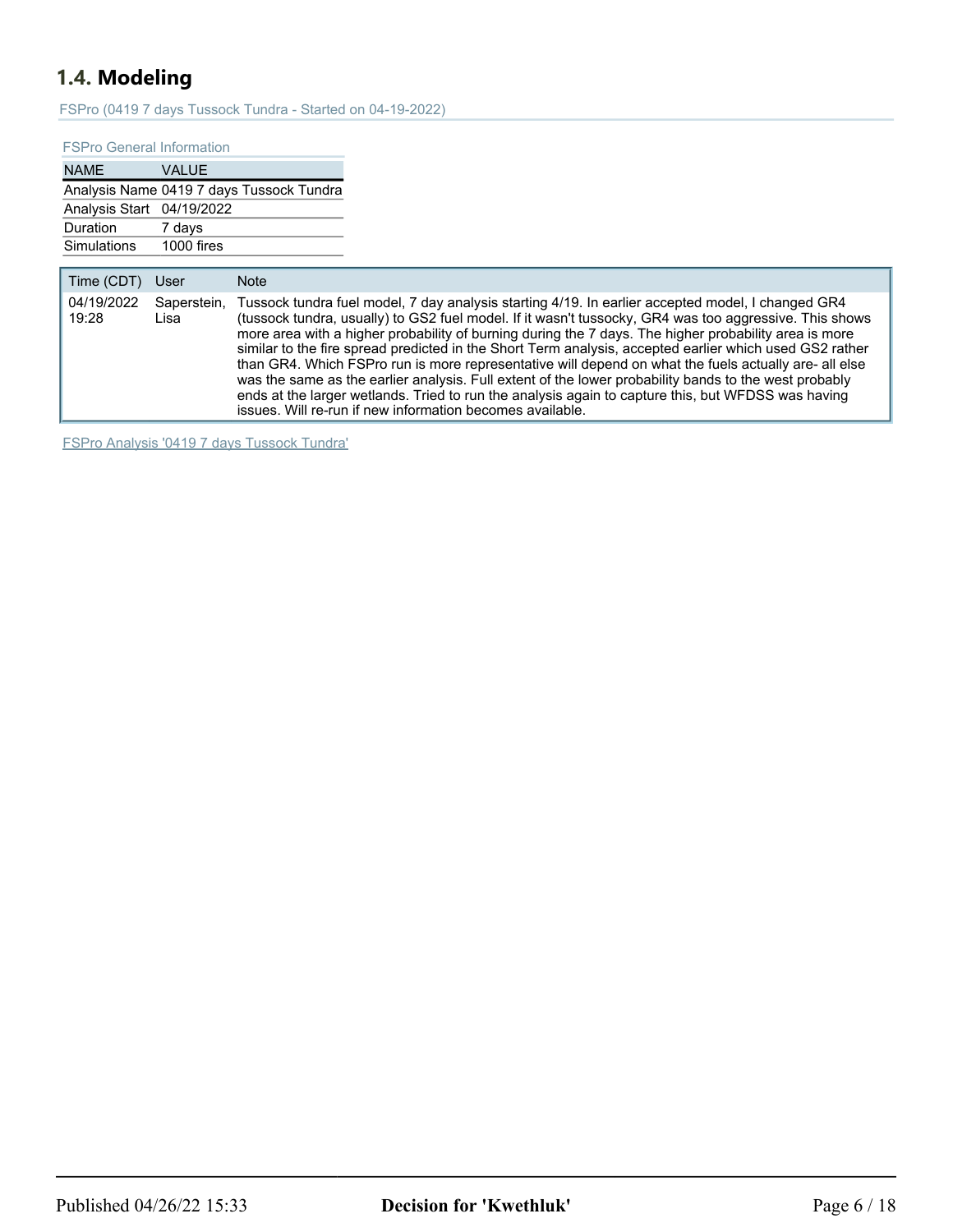#### FSPro (0419 7 days Tussock Tundra - Started on 04-19-2022)

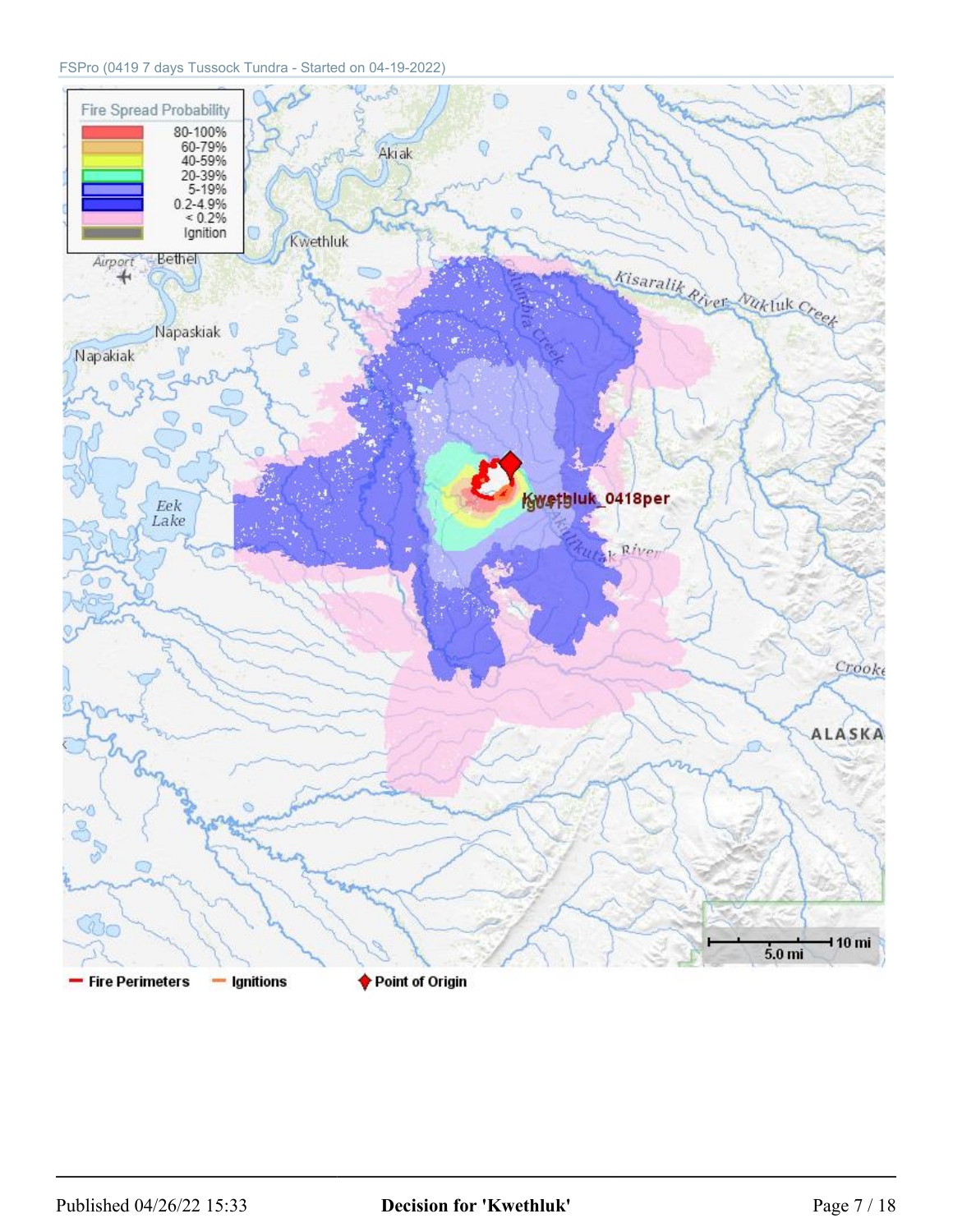## <span id="page-7-0"></span>**1.5. Risk**

#### Relative Risk

| <b>NAME</b>                   | <b>VALUE</b>                   |
|-------------------------------|--------------------------------|
| <b>Relative Risk Moderate</b> |                                |
| Duration                      | Moderate                       |
| Saved By                      | St. Clair, Thomas              |
|                               | Completed 04/20/2022 11:25 CDT |

### **Relative Risk Notes**

Fire could impact multiple values and could persist for weeks. The fire is unlikely to last all summer due to coastal moisture but none is in the forecast. Wind can push the fire across most barriers, the snow on Three Step Mountain and in the woods near the Akulikutak River is a barrier until it melts. Fire is likely to go out in places and persist in others. Growth will be related to wind direction.

### **Values Notes**

The fire has several Native Allotments and a USFWS fish weir within 1-3 miles of the fire. The fire is 30-35 miles southeast of Bethel, AK. The density of values towards Bethel continues to increase. In general away from Bethel the density of values decreases.

### **Hazards Notes**

This is an early season fire. There is still snow on Three Step Mountain immediately west of the fire and some snow and ice in the rivers/creeks. Grass has not greened up and the lower part of the tussucks may or may not be available to burn. Fuel conditions and snow/ice cover are changing rapidly. The fire is likely to last until coastal rain occurs.

### **Probability Notes**

It is early in the season and there are many creeks and rivers that are small barriers to spread, however, wind can get the fire across most of these barriers. The snow on Three Step Mountain and in the woods near the Akulikutak River is a significant barrier to fire spread which will melt soon. The dead grass and dormant brush would likely extinguish easily with firefighting or a significant rain. The fire is near the coast, so it is not likely to last all summer due to moisture but there is no rain in the extended forecast.

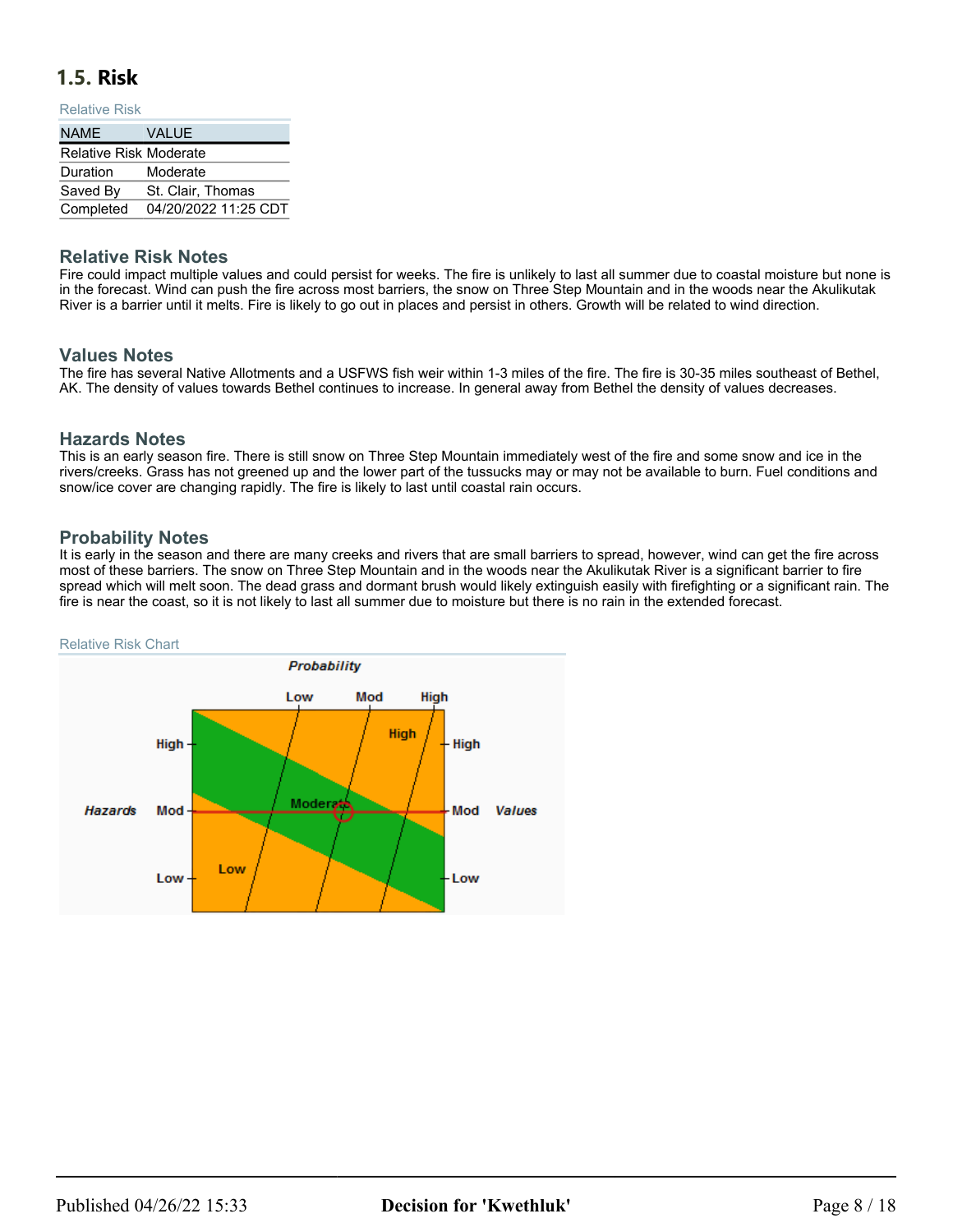

Organization Assessment

| <b>NAME</b>                 | VALUE                |
|-----------------------------|----------------------|
| Unit Recommended Org Type 4 |                      |
| Saved By                    | St. Clair, Thomas    |
| Completed                   | 04/20/2022 17:24 CDT |

### **Organization Assessment Notes**

The fire is likely to be unstaffed or at a type 4 level with a small number of people.

### **Relative Risk Notes**

Fire could impact multiple values and could persist for weeks. The fire is unlikely to last all summer due to coastal moisture but none is in the forecast. Wind can push the fire across most barriers, the snow on Three Step Mountain and in the woods near the Akulikutak River is a barrier until it melts. Fire is likely to go out in places and persist in others. Growth will be related to wind direction.

### **Implementation Difficulty Notes**

The fire is not likely to have complex objectives. Periodic surveillance and possibly some suppression action to protect Native Allotments. The fire is likely to go out whenever significant rain occurs though that is not in the one week forecast at this time.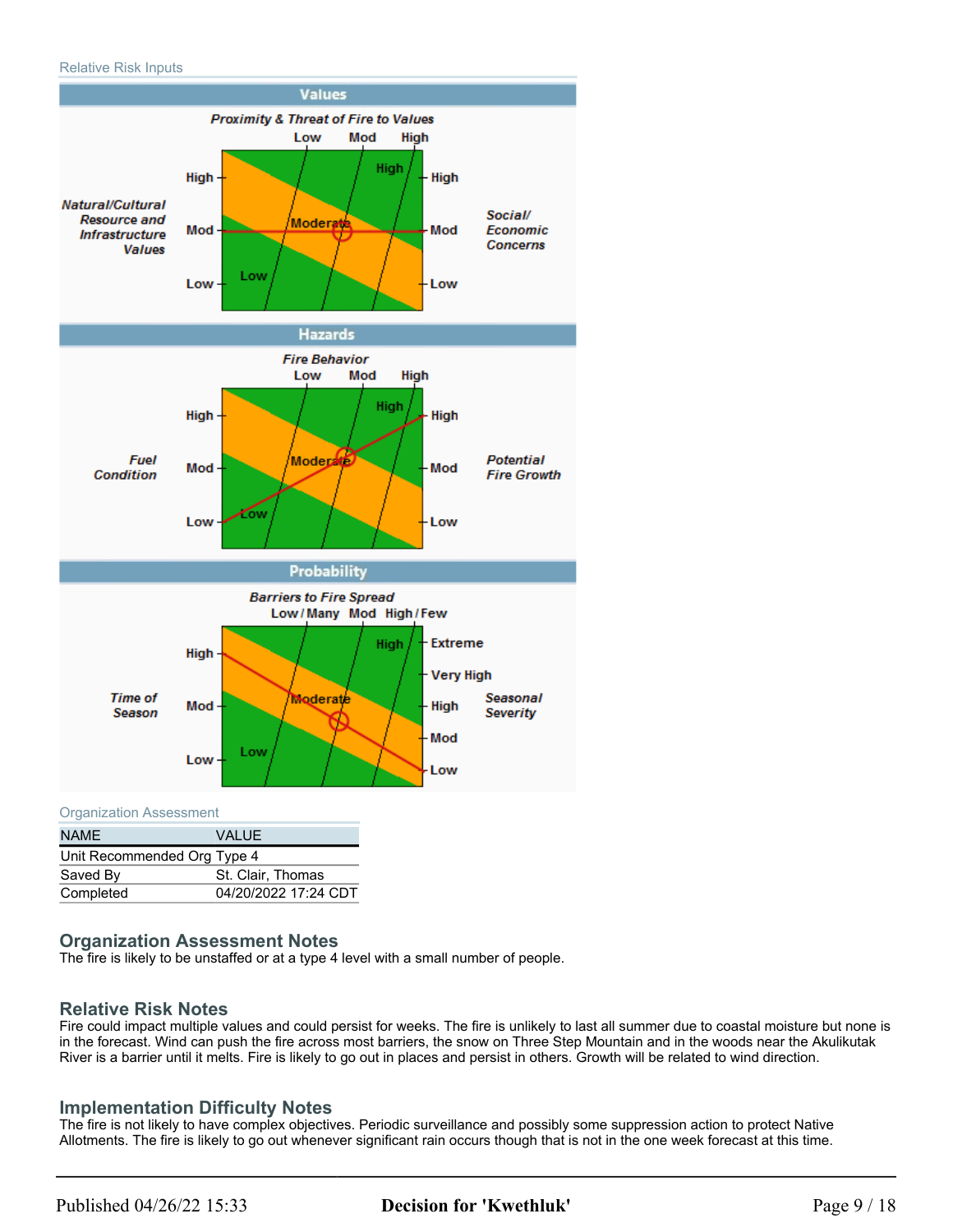### **Socio/Political Concerns Notes**

Objectives are relatively simple. The fire is on USFWS and ANCSA corporation land at this time and threatens nearby Native Allotments if fire spread resumes.

Organization Assessment Chart

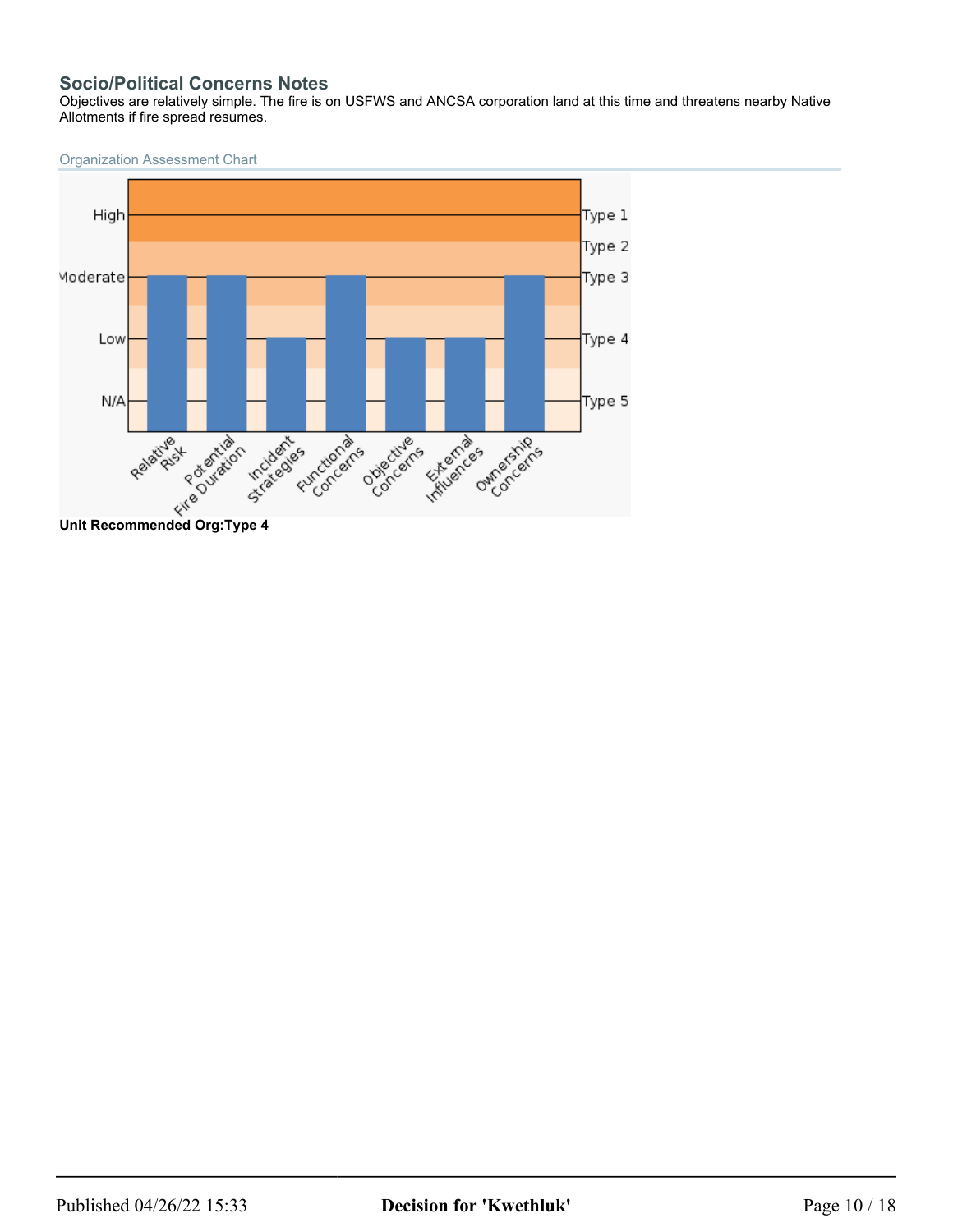



### Planning Area Values Inventory Generated at 04/20/2022 10:50

| <b>NAME</b>                         | VALUE.   |
|-------------------------------------|----------|
| Planning Area Name 04/26/2022 15:33 |          |
| Incident Name                       | Kwethluk |
| Planning Area Size 241,968 acres    |          |

| Category                      | Value                 | Data Source                                                                                     | Currency            | Coverage                             |
|-------------------------------|-----------------------|-------------------------------------------------------------------------------------------------|---------------------|--------------------------------------|
| Building Clusters: Bethel, AK | no data               | Various                                                                                         | Various             | Available counties                   |
| County: Bethel, AK            |                       | 241,968 acres US Census Bureau - TIGER                                                          | 01/20/2022 National |                                      |
| Landowner Category: ANCSA     | 63,020 acres          | PAD-US 2.0, AICC, BIA/WFDSS, Census 10/09/2020 National                                         |                     |                                      |
| Landowner Category: BIA       | 2,434 acres           | PAD-US 2.0, AICC, BIA/WFDSS, Census 10/09/2020 National                                         |                     |                                      |
| Landowner Category: Private   | 640 acres             | PAD-US 2.0, AICC, BIA/WFDSS, Census 10/09/2020 National                                         |                     |                                      |
|                               |                       | Landowner Category: USFWS 175,780 acres PAD-US 2.0, AICC, BIA/WFDSS, Census 10/09/2020 National |                     |                                      |
| Responsible Agency: State     | 241,968 acres Various |                                                                                                 |                     | 03/15/2022 AK, CA, ID, MT, NM,<br>ΜN |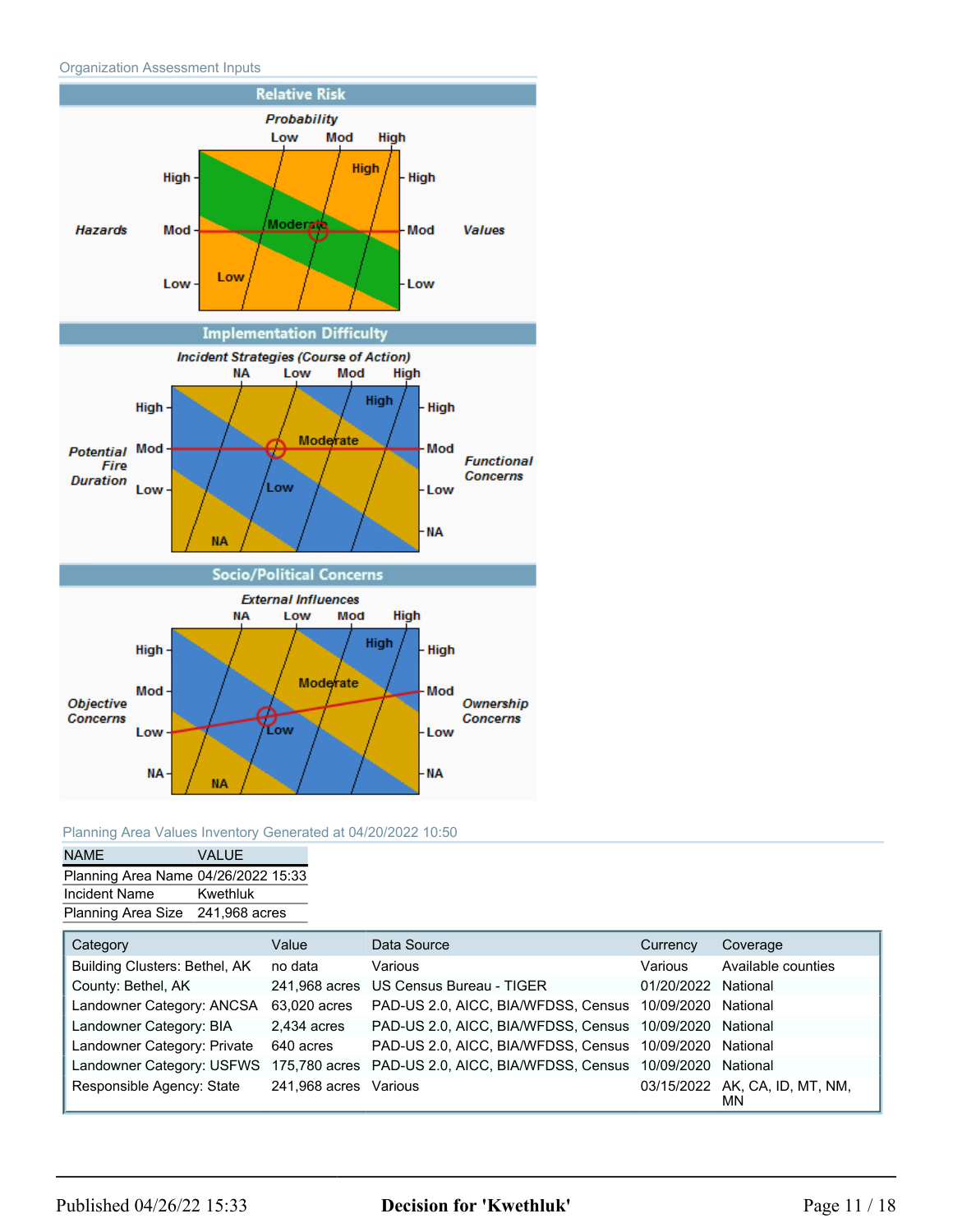#### Coverage of Values Queried that Produced No Results

BLM Buildings (National), BLM Horse and Burro (National), BLM Oil / Gas Leases (National), BLM Range Allotments (National), Campgrounds (National (BLM and USFS only)), Class 1 Airsheds (National), Communication Towers (National), Electric Power Plants (CONUS, AK, HI, Puerto Rico, Guam, N. Marian Islands, and US Virgin Islands), Electric Sub Stations (CONUS, AK, HI, Puerto Rico, Guam, N. Marian Islands, and US Virgin Islands), Electric Transmission Lines (CONUS, AK, HI, Puerto Rico, Guam, N. Marian Islands, and US Virgin Islands), Est Ground Evac Time (CONUS), Estimated Population (CONUS, AK, HI, PR), Habitat (National), IRA (National), Mines (National), NPS Buildings (National), NRA (National), Natl Historic Trails (National), Natl Recreation Trails (National), Natl Scenic Byways (National), Natl Scenic Trails (National), Natl Wild Scenic Rivers (National), Oil and Gas Pipelines (National), Other Areas (National), Ozone Non-Attainment (National), Particulates Non-Attainment (National), Protecting Unit (AK, CA, ID, MT, NM, MN), Roads (National), Sage Grouse Habitat (National), TNC Lands (National), USFS Buildings (National), USFS Trails (CONUS, AK, PR), USFWS Trails (CONUS, AK, HI, PR), WSA (National), Wilderness (National)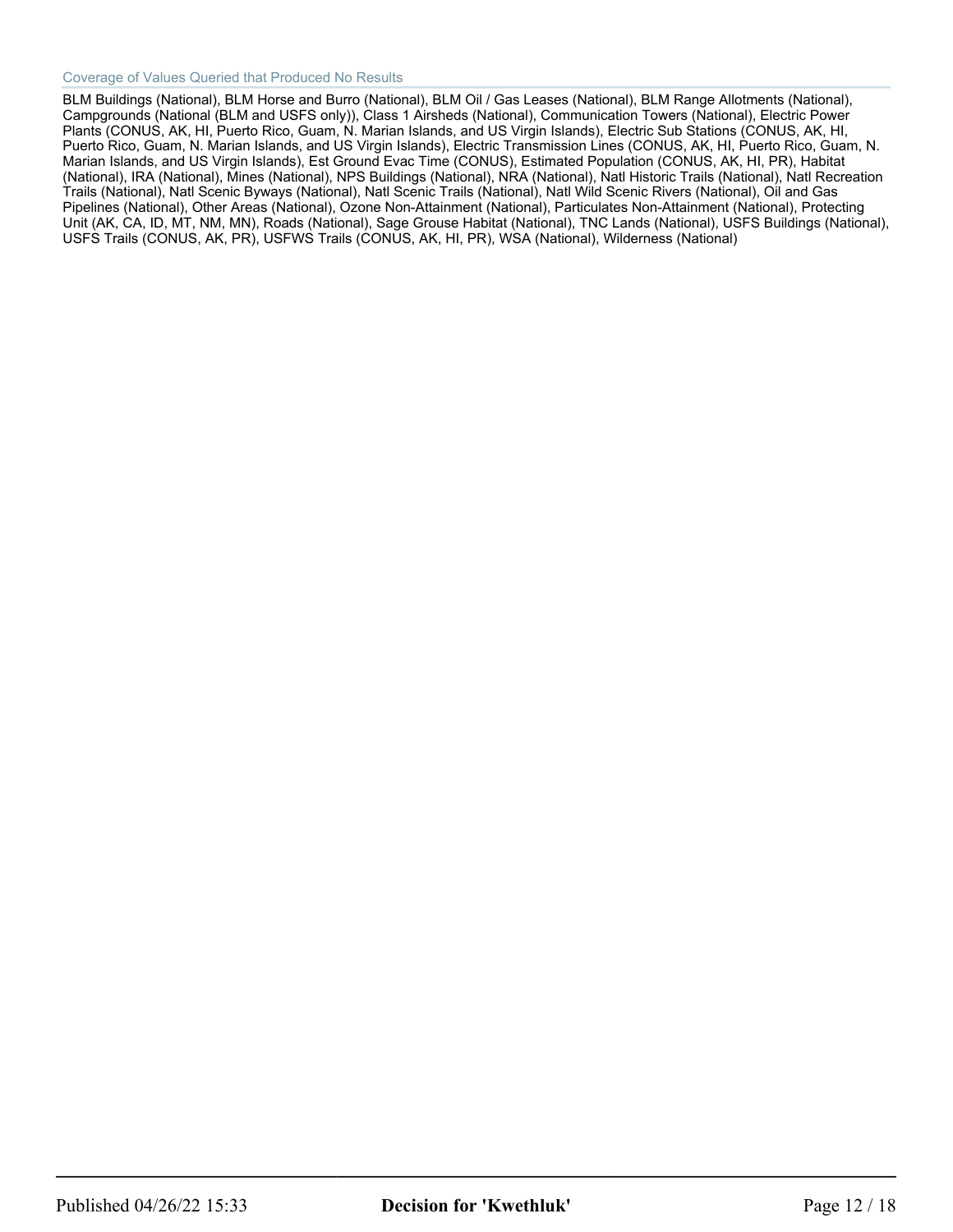# <span id="page-12-0"></span>**1.6. Objectives**

Incident FMU/Strategic Objective Code List

| Unit | FMU/Strat Obj Code                                    | Acres   |
|------|-------------------------------------------------------|---------|
|      | AKAKA AKAKA - Native Allotments                       | 2.434   |
|      | AKCAN AKCAN - Calista Corporation                     | 27      |
|      | AKDNS AKDNS                                           | 640     |
|      | AKVLN AKVLN - ANCSA Village Corporation               | 63,041  |
|      | AKYDR AKYDR - Yukon Delta National Wildlife<br>Refuge | 175,826 |

#### Spatial Fire Planning Inventory

| Category                              | Value | Data Source                                                        | Currency | Coverage |
|---------------------------------------|-------|--------------------------------------------------------------------|----------|----------|
| AK Fire Mgmt Options: Full            |       | 61,725 acres Alaska Interagency Fire Center 06/04/2021 Alaska Only |          |          |
| AK Fire Mgmt Options: Limited 180,149 | acres | Alaska Interagency Fire Center 06/04/2021 Alaska Only              |          |          |

#### Incident Objective List

There are no Incident Objectives.

Incident Requirement List

There are no Incident Requirements.

#### Strategic Objective List

| Unit                | Shape/FMU                                | Activated  | <b>Strategic Objective</b>                                                                                                                                                                                                                                                                                                                                                                                                                                                                                                  |
|---------------------|------------------------------------------|------------|-----------------------------------------------------------------------------------------------------------------------------------------------------------------------------------------------------------------------------------------------------------------------------------------------------------------------------------------------------------------------------------------------------------------------------------------------------------------------------------------------------------------------------|
|                     | AK Fire<br>Mgmt<br>Options               |            | 04/24/2019 "AIWFMP Full Fire Management Option<br>The default initial action is to mobilize resources to protect the area and/or sites and suppress<br>the fire without compromising public or firefighter safety. Initial action priorities are to:"<br>Protect human life.<br>2. Protect qualifying sites and natural resources from damage by wildfire.<br>3. Contain fires at the smallest acreage reasonably possible in order to limit short and<br>long-term threats to values.                                      |
|                     | <b>AK Fire</b><br>Mgmt<br><b>Options</b> |            | 04/24/2019 "AIWFMP Limited Fire Management Option<br>The default initial action is to conduct surveillance, assessment, and site protection as<br>warranted. Initial action priorities are to:<br>Protect human life.<br>2. Protect qualifying sites and natural resources from damage by wildfire.<br>3. Allow fires to burn naturally to the extent possible in order to protect, maintain, and<br>enhance natural and cultural resources and maintain natural fire regimes.                                              |
| AKAKA <unit></unit> |                                          | 07/02/2015 | Protect Native Allotments from fire and suppression activity impacts.                                                                                                                                                                                                                                                                                                                                                                                                                                                       |
| AKYDR <unit></unit> |                                          |            | 06/02/2015 Yukon Delta Refuge Fire Management Plan<br>• Protect human life, settlements, sensitive biological communities, cultural and<br>historic sites, native allotments, privately owned and permitted cabins, and<br>refuge administrative facilities and equipment (Refuge FMP pg 24)<br>• Restore, perpetuate, and protect native wildlife species and habitat by<br>maintaining a diversity of plant communities (pg 25)<br>• Maintain fire-related ecological processes to the maximum extent feasible (pg<br>25) |

#### Management Requirement List

| Unit | Shape/<br><b>FMU</b>       | Activated  | Management Requirement                                                                  |
|------|----------------------------|------------|-----------------------------------------------------------------------------------------|
|      | AK Fire<br>Mgmt<br>Options | 06/04/2021 | Alaska Interagency Wildfire Management Plan Statewide<br><b>Management Requirements</b> |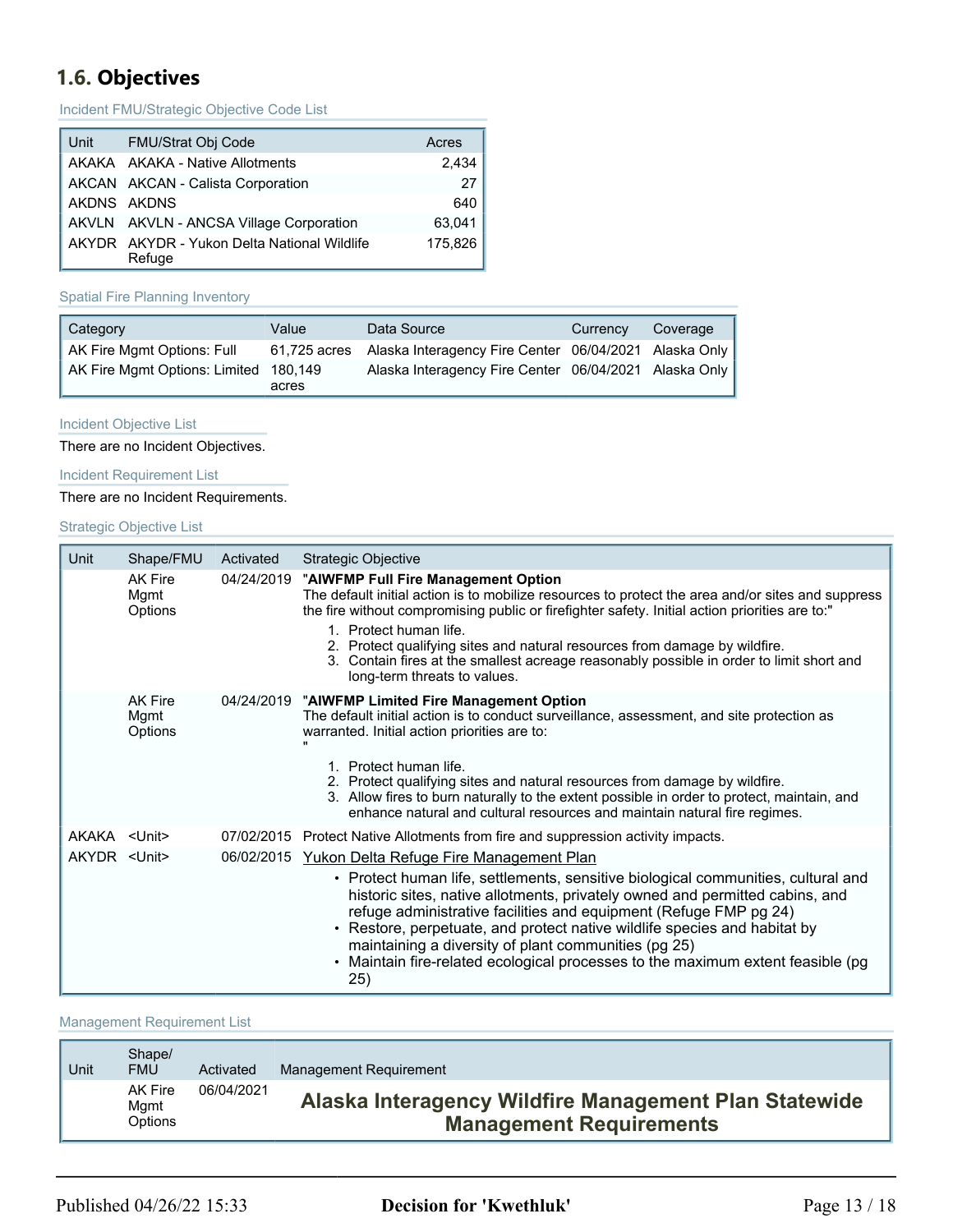| Unit | Shape/<br><b>FMU</b>              | Activated  | Management Requirement                                                                                                                                                                                                                                                                                                                                                                                                                                                                                                                                                                                                                                                                                                                                                                                                                                                                                                                                                                                                                                                                                                                                                                                                                                                                                                                                                                                                                                                                                                                                                                                                                                                                                                                                                                                                                                                                                                                                                                                                                                                                                                                                                                                                                                                                                                                                                                                                                                                                                                                                                                                                                                                                                                                                                                                                                                                                                                                                                                                                                                                                                                |
|------|-----------------------------------|------------|-----------------------------------------------------------------------------------------------------------------------------------------------------------------------------------------------------------------------------------------------------------------------------------------------------------------------------------------------------------------------------------------------------------------------------------------------------------------------------------------------------------------------------------------------------------------------------------------------------------------------------------------------------------------------------------------------------------------------------------------------------------------------------------------------------------------------------------------------------------------------------------------------------------------------------------------------------------------------------------------------------------------------------------------------------------------------------------------------------------------------------------------------------------------------------------------------------------------------------------------------------------------------------------------------------------------------------------------------------------------------------------------------------------------------------------------------------------------------------------------------------------------------------------------------------------------------------------------------------------------------------------------------------------------------------------------------------------------------------------------------------------------------------------------------------------------------------------------------------------------------------------------------------------------------------------------------------------------------------------------------------------------------------------------------------------------------------------------------------------------------------------------------------------------------------------------------------------------------------------------------------------------------------------------------------------------------------------------------------------------------------------------------------------------------------------------------------------------------------------------------------------------------------------------------------------------------------------------------------------------------------------------------------------------------------------------------------------------------------------------------------------------------------------------------------------------------------------------------------------------------------------------------------------------------------------------------------------------------------------------------------------------------------------------------------------------------------------------------------------------------|
|      |                                   |            | <b>AIWFMP Statewide Management Requirements</b>                                                                                                                                                                                                                                                                                                                                                                                                                                                                                                                                                                                                                                                                                                                                                                                                                                                                                                                                                                                                                                                                                                                                                                                                                                                                                                                                                                                                                                                                                                                                                                                                                                                                                                                                                                                                                                                                                                                                                                                                                                                                                                                                                                                                                                                                                                                                                                                                                                                                                                                                                                                                                                                                                                                                                                                                                                                                                                                                                                                                                                                                       |
|      |                                   |            | • Weigh the cost and environmental impacts of suppression actions against the value of<br>resources warranting protection. Consider risk to firefighters and the public in all fire<br>management decisions.<br>• To the extent possible, minimum impact suppression tactics should be used. Firelines will<br>be constructed in a manner that minimizes erosion and will follow natural contours<br>wherever possible. Indirect attack will be used to the extent practical. A suppression<br>repair plan for wildfire suppression activity damage, as approved by the Jurisdictional<br>Agency(ies), must be completed before the final demobilization occurs.<br>Jurisdictional Agencies will be made aware of all support areas such as camps, staging<br>areas, and helispots located on their lands.<br>• If a game animal is killed in defense of life or property (DLP) on an incident, an Alaska<br>Department of Fish & Game (ADF&G) DLP report will be filed and Jurisdictional Agencies<br>will be notified.<br>• Base camps, spike camps, helispots and other support areas should be located in natural<br>clearings if possible. The construction of helispots should be minimized. Any opening<br>created for support areas will be cut with an irregular perimeter. Such areas will be kept<br>clean so as not to attract animals and will be cleaned up before departure of the last<br>suppression personnel.<br>• Support areas on private lands or Native Allotments require a land-use agreement. No<br>resources (e.g. firewood) will be removed from private lands or Native Allotments without<br>an approved agreement. Agreements involving Native Allotments must be prepared by<br>the BIA or the local BIA service provider.<br>• The use of tracked or off-road vehicles requires approval by the Jurisdictional<br>Agency(ies) prior to use.<br>• When withdrawing water from a fish-bearing stream with portable pumps, scooper<br>aircraft, or aerial buckets; or when crossing it with a vehicle or heavy equipment, comply<br>with the stipulations and notification requirements in the ADF&G statewide Fish Habitat<br>Permit FH20-SW-0001 Amendment 1.<br>Protecting and Jurisdictional Agencies will coordinate with state land managers if wildland<br>fire or wildland fire management activities have the potential to affect public access to<br>public waters or impact state resources. Protecting and Jurisdictional Agencies will<br>coordinate if wildland fire or wildland fire management activities may result in fire area<br>public access closures or may adversely impact values at risk.<br>• Take measures to prevent the introduction and spread of terrestrial and aquatic invasive<br>species during fire operations. Waterbodies known to harbor invasive species will not be<br>used as dip sites unless needed to protect property or life. If used, equipment will be<br>cleaned and sanitized before its next use. Communicate concerns, questions, and needs<br>regarding invasive species to jurisdictional resource advisors in a timely manner. |
|      | <b>AK Fire</b><br>Mgmt<br>Options | 06/04/2021 | Alaska Interagency Wildfire Management Plan Statewide<br><b>Management Requirements</b>                                                                                                                                                                                                                                                                                                                                                                                                                                                                                                                                                                                                                                                                                                                                                                                                                                                                                                                                                                                                                                                                                                                                                                                                                                                                                                                                                                                                                                                                                                                                                                                                                                                                                                                                                                                                                                                                                                                                                                                                                                                                                                                                                                                                                                                                                                                                                                                                                                                                                                                                                                                                                                                                                                                                                                                                                                                                                                                                                                                                                               |
|      |                                   |            | <b>AIWFMP Statewide Management Requirements (continued)</b>                                                                                                                                                                                                                                                                                                                                                                                                                                                                                                                                                                                                                                                                                                                                                                                                                                                                                                                                                                                                                                                                                                                                                                                                                                                                                                                                                                                                                                                                                                                                                                                                                                                                                                                                                                                                                                                                                                                                                                                                                                                                                                                                                                                                                                                                                                                                                                                                                                                                                                                                                                                                                                                                                                                                                                                                                                                                                                                                                                                                                                                           |
|      |                                   |            | • Application of aerial fire retardant near lakes, wetlands, streams, rivers, and sources of<br>human water consumption or areas adjacent to water sources should be avoided. A<br>minimum of 300 feet is identified in the Interagency Standards for Fire and Fire Aviation<br>Operations (Red Book). Individual Jurisdictional Agencies may have more restrictive<br>retardant use guidelines.<br>• Suppression activities including flight patterns on or near cultural sites or sites designated<br>as "Avoid" must be coordinated with the Jurisdictional Agency.<br>• Jurisdictional Agencies should be consulted concerning any operational restrictions in<br>designated wilderness areas.<br>• Jurisdictional Agencies will communicate planned fuels treatment locations to incident<br>management organizations for consideration when locating firelines.<br>• Wildland firefighters will not take direct suppression action on structure, vehicle,<br>dumpster, trash, or landfill fires. Structure, vehicle, and landfill fire suppression is not a<br>functional responsibility of wildland fire resources. These fires have the potential to emit<br>high levels of toxic gases. Wildland firefighters who encounter structure, vehicle, or<br>landfill fires will not engage in direct suppression action. Structure protection (not<br>suppression) activities will be limited to exterior efforts, and only when such actions can<br>be accomplished safely and in accordance with agency policy and established wildland<br>fire operations standards.                                                                                                                                                                                                                                                                                                                                                                                                                                                                                                                                                                                                                                                                                                                                                                                                                                                                                                                                                                                                                                                                                                                                                                                                                                                                                                                                                                                                                                                                                                                                            |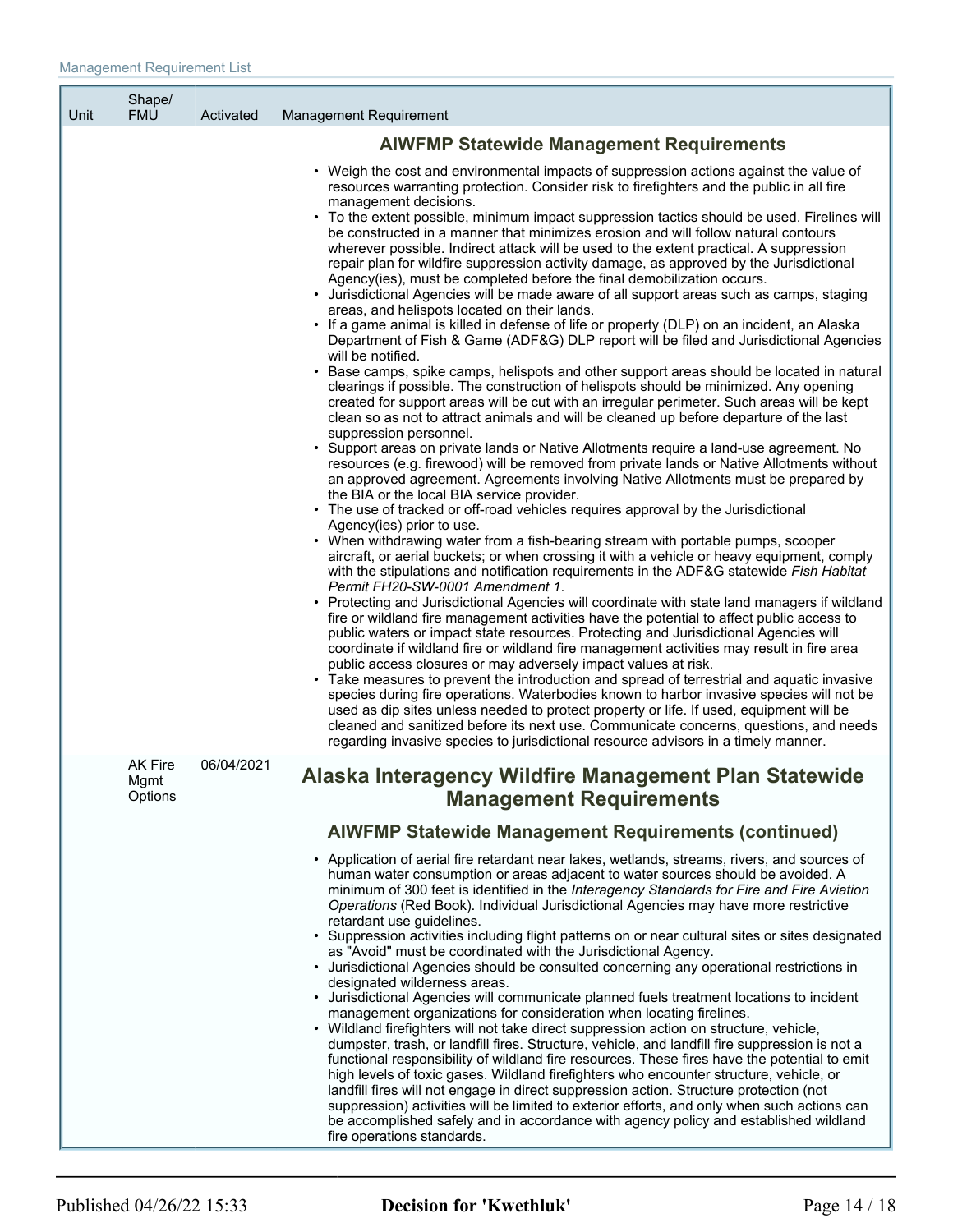| Unit                | Shape/<br><b>FMU</b> | Activated  | <b>Management Requirement</b>                                                                                                                                                                                                                                                                                                                                                                                                                                                                                                                                                                                                                                                                                                                    |
|---------------------|----------------------|------------|--------------------------------------------------------------------------------------------------------------------------------------------------------------------------------------------------------------------------------------------------------------------------------------------------------------------------------------------------------------------------------------------------------------------------------------------------------------------------------------------------------------------------------------------------------------------------------------------------------------------------------------------------------------------------------------------------------------------------------------------------|
|                     |                      |            | • Any discovery by firefighters of potential unexploded ordnance (UXO) or other potentially<br>hazardous materials (e.g., mining sites) will be immediately reported through proper<br>channels. Firefighters will remain clear of the area until the threat has been evaluated and<br>mitigated.                                                                                                                                                                                                                                                                                                                                                                                                                                                |
| AKAKA <unit></unit> |                      |            | 07/13/2015 Provide BIA and/or compact provider with documentation of impacts to Native Allotments caused<br>by fire or fire suppression actions.                                                                                                                                                                                                                                                                                                                                                                                                                                                                                                                                                                                                 |
| AKAKA <unit></unit> |                      |            | 07/13/2015 Ensure BIA and/or compact provider is kept informed regarding strategy, risks, and progress on<br>incidents involving Native Allotments.                                                                                                                                                                                                                                                                                                                                                                                                                                                                                                                                                                                              |
| AKAKA <unit></unit> |                      | 07/09/2020 | Native Allotments fall under the jurisdiction of the Bureau of Indian Affairs. Titles to these<br>land parcels are held by individual or groups of Native Alaskans. The lands are very similar<br>to private land, but have a restricted status. The restricted status is the same as trust status<br>except that the title is held by the Allotee with restrictions against taxation and alienation. It<br>means that the Federal Government is responsible for maintaining these lands in perpetuity<br>for their Native owners. Protecting Native Allotments and the Trust Resources on the<br>Allotments from wildland fire and wildland fire suppression impacts is a part of the Federal<br>Government's maintenance trust responsibility. |
| AKVLN <unit></unit> |                      | 05/29/2015 | Ensure Village Corporation is kept informed regarding strategy, risks, and progress on the<br>incident.                                                                                                                                                                                                                                                                                                                                                                                                                                                                                                                                                                                                                                          |
| AKYDR <unit></unit> |                      | 06/02/2015 | Yukon Delta Refuge Fire Management Plan<br>• The use of aerial retardant for anything other than an immediate threat to life must<br>be authorized by the Refuge Manager.<br>• Heavy equipment use on FWS lands requires agency administrator approval. (pg<br>32)                                                                                                                                                                                                                                                                                                                                                                                                                                                                               |
|                     | AKYDR AKYDR          | 06/09/2017 | • Provide timely and accurate fire information to the Manager or FMO as fire conditions<br>warrant. Coordinate dissemination of fire information including smoke forecasts to the<br>public and press with the Refuge Manager and/or FMO.                                                                                                                                                                                                                                                                                                                                                                                                                                                                                                        |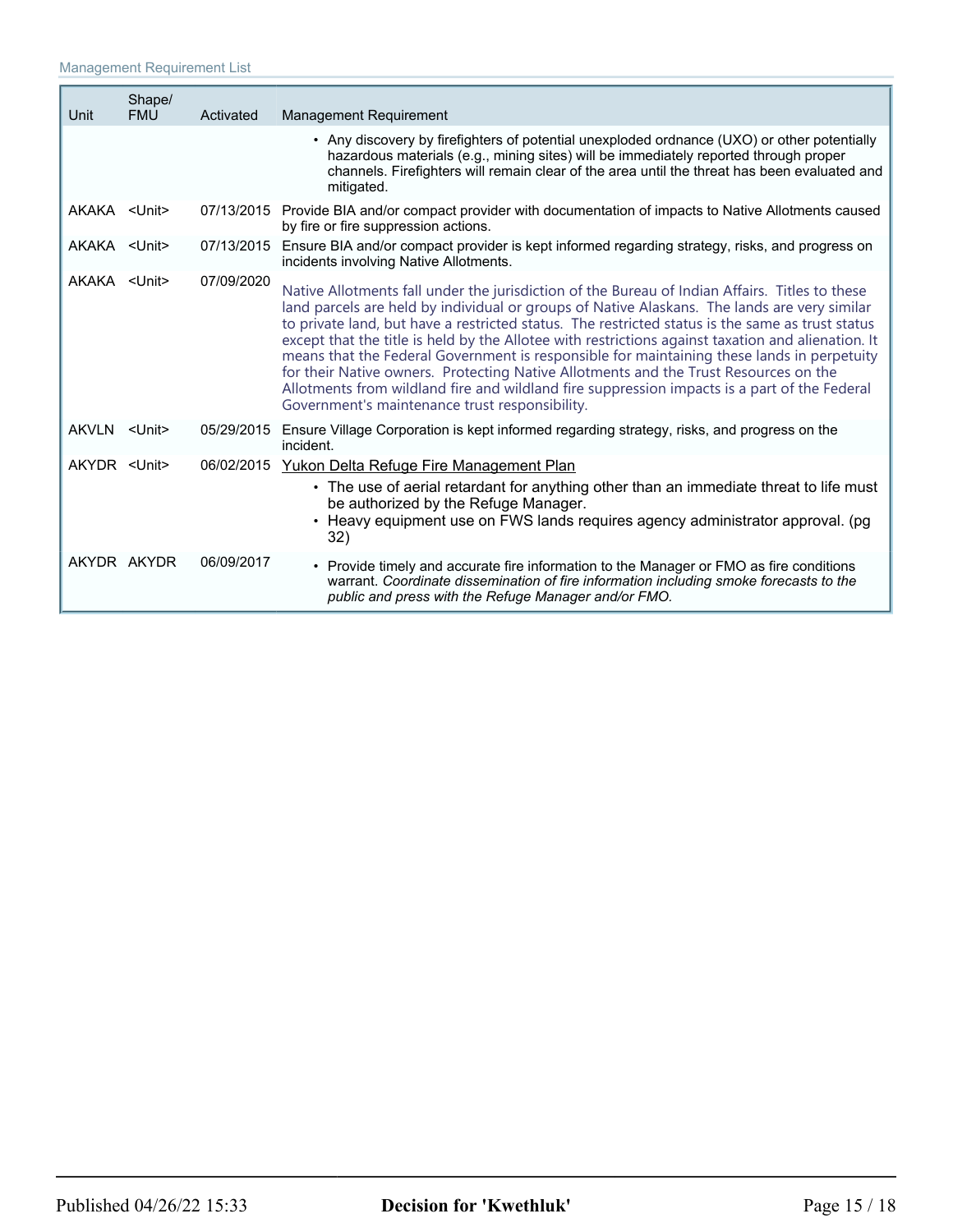# <span id="page-15-0"></span>**1.7. Course of Action**

Course of Action

| Active     | Inactive Action Item                                                                                                                       |
|------------|--------------------------------------------------------------------------------------------------------------------------------------------|
| 04/26/2022 | Conduct periodic fixed wing aerial surveilance. If available utilize infra-red technology.                                                 |
| 04/26/2022 | Ensure the availability of initial attack firefighters through the weekend in case the fire comes back to life with<br>forecast wind.      |
| 04/26/2022 | Staff the fire if it comes back to life and there is a path for the fire to burn Native Allotments or other values at<br>risk in the area. |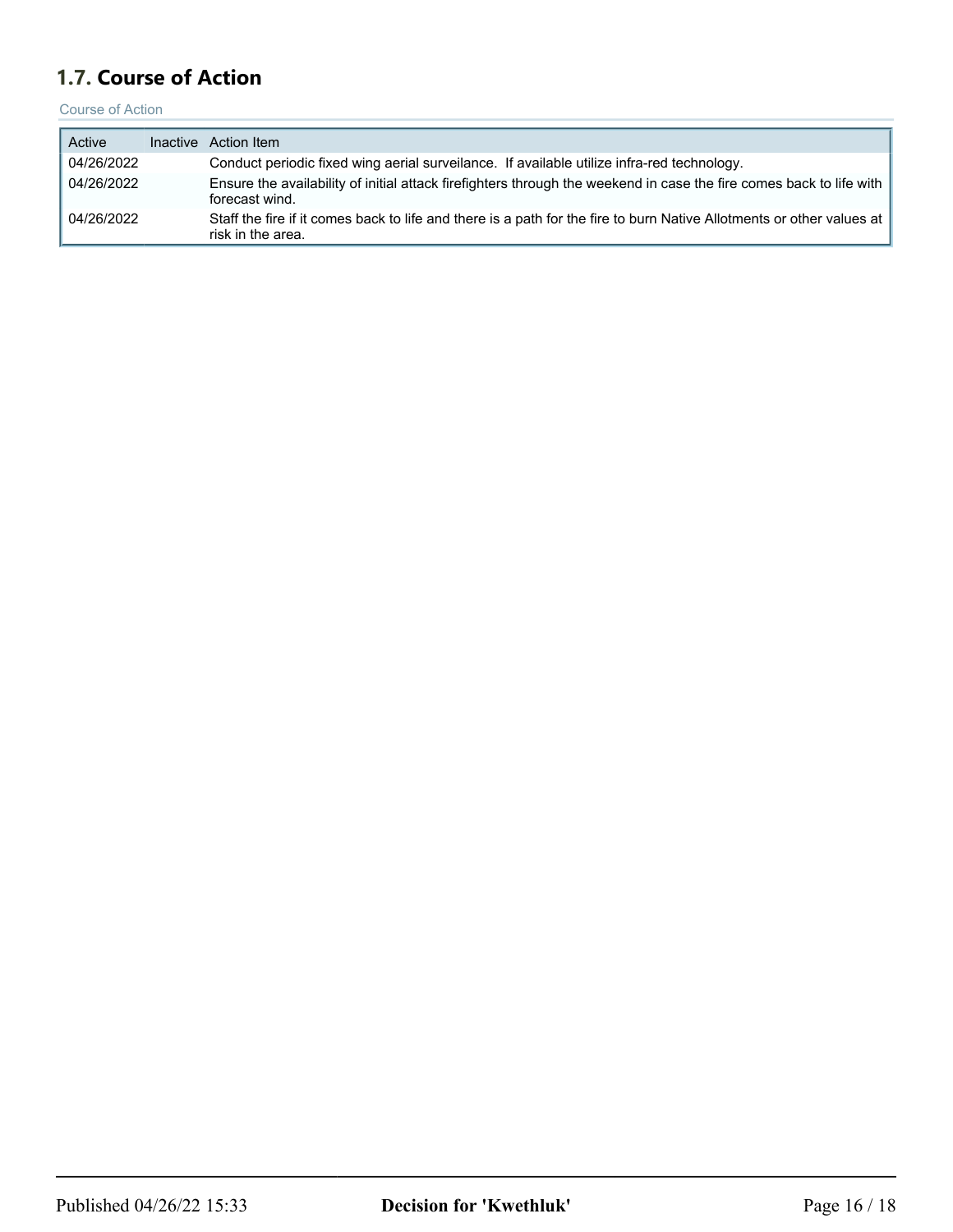# <span id="page-16-0"></span>**1.8. Cost**

#### Estimated Final Cost

| <b>NAME</b>                    | VALUE                 |
|--------------------------------|-----------------------|
| Estimated Final Cost \$250,000 |                       |
| Method(s) Used                 | <b>Historic Costs</b> |

### **Comments**

The fire will likely cost somewhere between 60,000 and 250,000 dollars depending on whether it needs to be staffed. The majority of cost is aviation related.